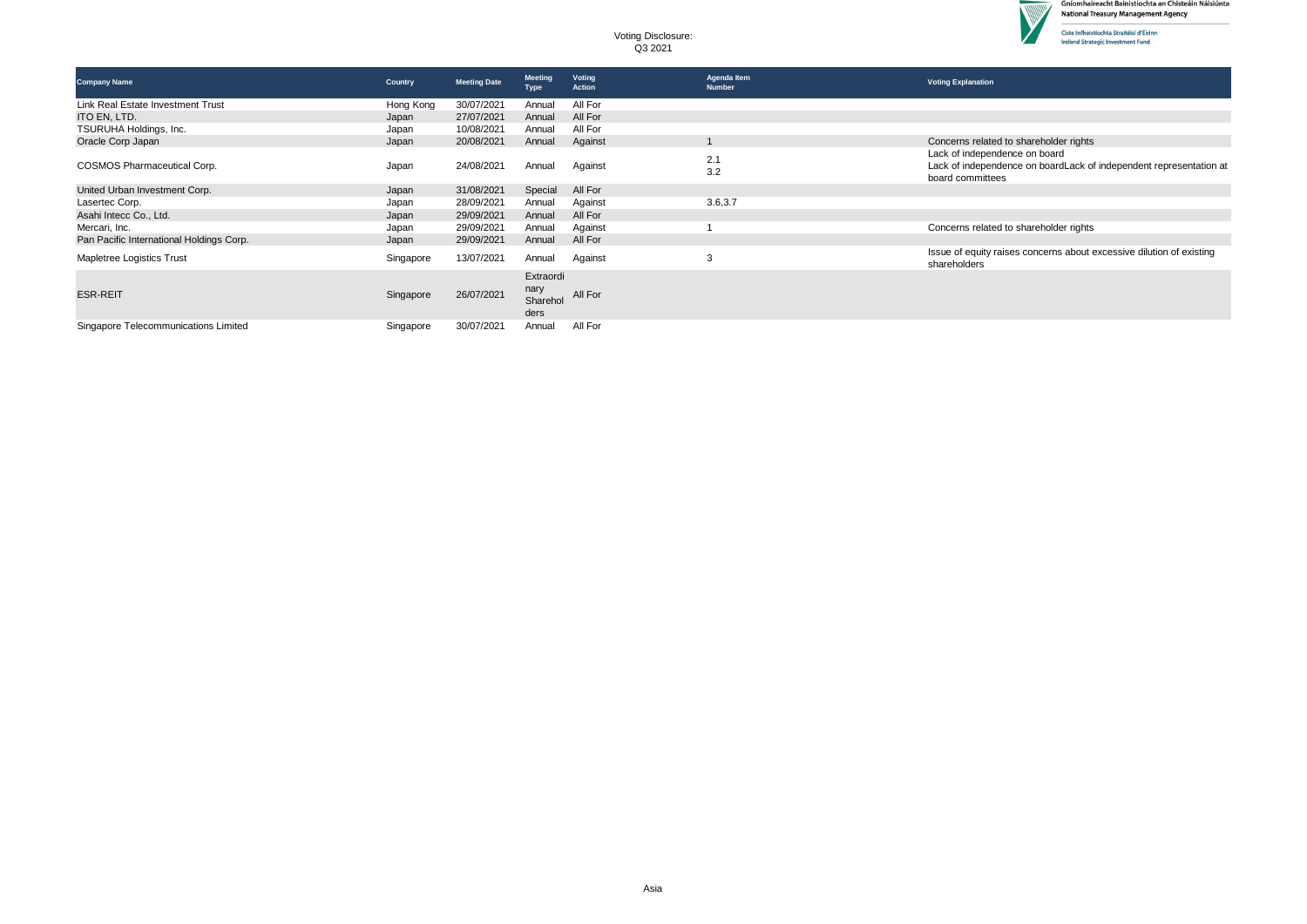

 $\overline{\phantom{a}}$ 

| <b>Company Name</b>                            | Country     | <b>Meeting Date</b> | <b>Meeting</b><br><b>Type</b> | <b>Voting</b><br>Action | Agenda Item<br><b>Number</b> | <b>Voting Explanation</b>                                                                                                                                          |
|------------------------------------------------|-------------|---------------------|-------------------------------|-------------------------|------------------------------|--------------------------------------------------------------------------------------------------------------------------------------------------------------------|
| AusNet Services Ltd.                           | Australia   | 15/07/2021          | Annual                        | Against                 | 2a.2b                        | Apparent failure to link pay and appropriate performance<br>Concerns related to approach to board gender diversity                                                 |
| Macquarie Group Limited                        | Australia   | 29/07/2021          | Annual                        | Against                 | b                            | Concerns to protect shareholder value                                                                                                                              |
| Suncorp Group Limited                          | Australia   | 23/09/2021          | Annual                        | Against                 |                              | Apparent failure to link pay and appropriate performance                                                                                                           |
| <b>ASX Limited</b>                             | Australia   | 29/09/2021          | Annual                        | Against                 | 3 <sub>b</sub>               | Apparent failure to link pay and appropriate performance<br>Concerns related to inappropriate membership of committees                                             |
| Ryman Healthcare Ltd.                          | New Zealand | 29/07/2021          | Annual                        | Against                 | 2.4<br>2.3                   | Lack of independence on board<br>Lack of independence on board Concerns regarding Auditor tenure                                                                   |
| <b>Xero Limited</b>                            | New Zealand | 12/08/2021          | Annual                        | All For                 |                              |                                                                                                                                                                    |
| Fisher & Paykel Healthcare Corporation Limited | New Zealand | 18/08/2021          | Annual                        | Against                 | 4.5                          | Apparent failure to link pay & appropriate performance<br>Concerns related to board gender diversity<br>Concerns related to inappropriate membership of committees |
| Mercury NZ Ltd.                                | New Zealand | 23/09/2021          | Annual                        | All For                 |                              |                                                                                                                                                                    |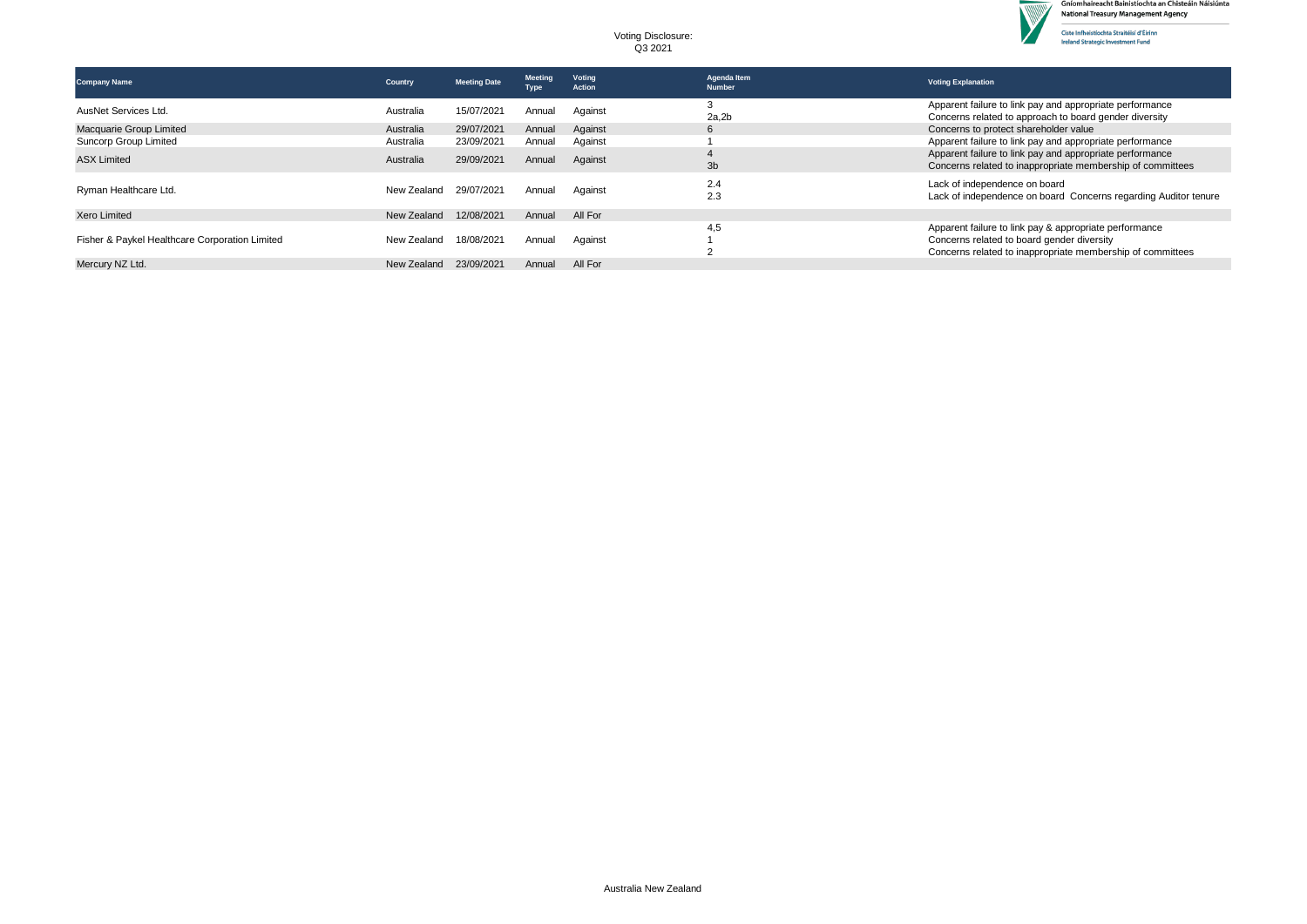

V

| <b>Company Name</b>                | Country                  | <b>Meeting Date</b> | <b>Meeting</b><br>Type                | Voting<br><b>Action</b> | Agenda Item<br><b>Number</b> | <b>Voting Explanation</b>                                                                                                                                                                                                                                             |
|------------------------------------|--------------------------|---------------------|---------------------------------------|-------------------------|------------------------------|-----------------------------------------------------------------------------------------------------------------------------------------------------------------------------------------------------------------------------------------------------------------------|
| Athene Holding Ltd.                | Bermuda                  | 31/08/2021          | Annual                                | Against                 | 1.4                          | Apparent failure to link pay and appropriate performance<br>Concerns about overall board structure Concerns related to approach<br>to board gender diversityConcerns to protect shareholder value<br>Concerns about remuneration committee performance                |
| Chow Tai Fook Jewellery Group Ltd. | Cayman<br>Islands        | 28/07/2021          | Annual                                | Against                 | 3e<br>8<br>5,7               | Concerns related to approach to board gender diversity<br>Concerns related to potential conflict of interests and apparent failure<br>to link pay and appropriate performance<br>Issue of equity raises concerns about excessive dilution of existing<br>shareholders |
| WH Group Ltd. (HK)                 | Cayman<br><b>Islands</b> | 16/08/2021          | Extraordi<br>nary<br>Sharehol<br>ders | All For                 |                              |                                                                                                                                                                                                                                                                       |
| Mizrahi Tefahot Bank Ltd.          | Israel                   | 06/07/2021          | Special                               | Against                 | A, B1, B2                    | Administrative declaration                                                                                                                                                                                                                                            |
| ICL Group Ltd.                     | Israel                   | 14/07/2021          | Annual                                | Against                 | A, B1, B2                    | Administrative declaration                                                                                                                                                                                                                                            |
| Mizrahi Tefahot Bank Ltd.          | Israel                   | 23/08/2021          | Special                               | Against                 | A, B1, B2                    | Administrative declaration                                                                                                                                                                                                                                            |
| Bank Leumi Le-Israel Ltd.          | Israel                   | 13/09/2021          | Annual                                | Against                 | 3,7,A,B1,B2                  | Administrative declaration                                                                                                                                                                                                                                            |
|                                    |                          |                     |                                       |                         |                              |                                                                                                                                                                                                                                                                       |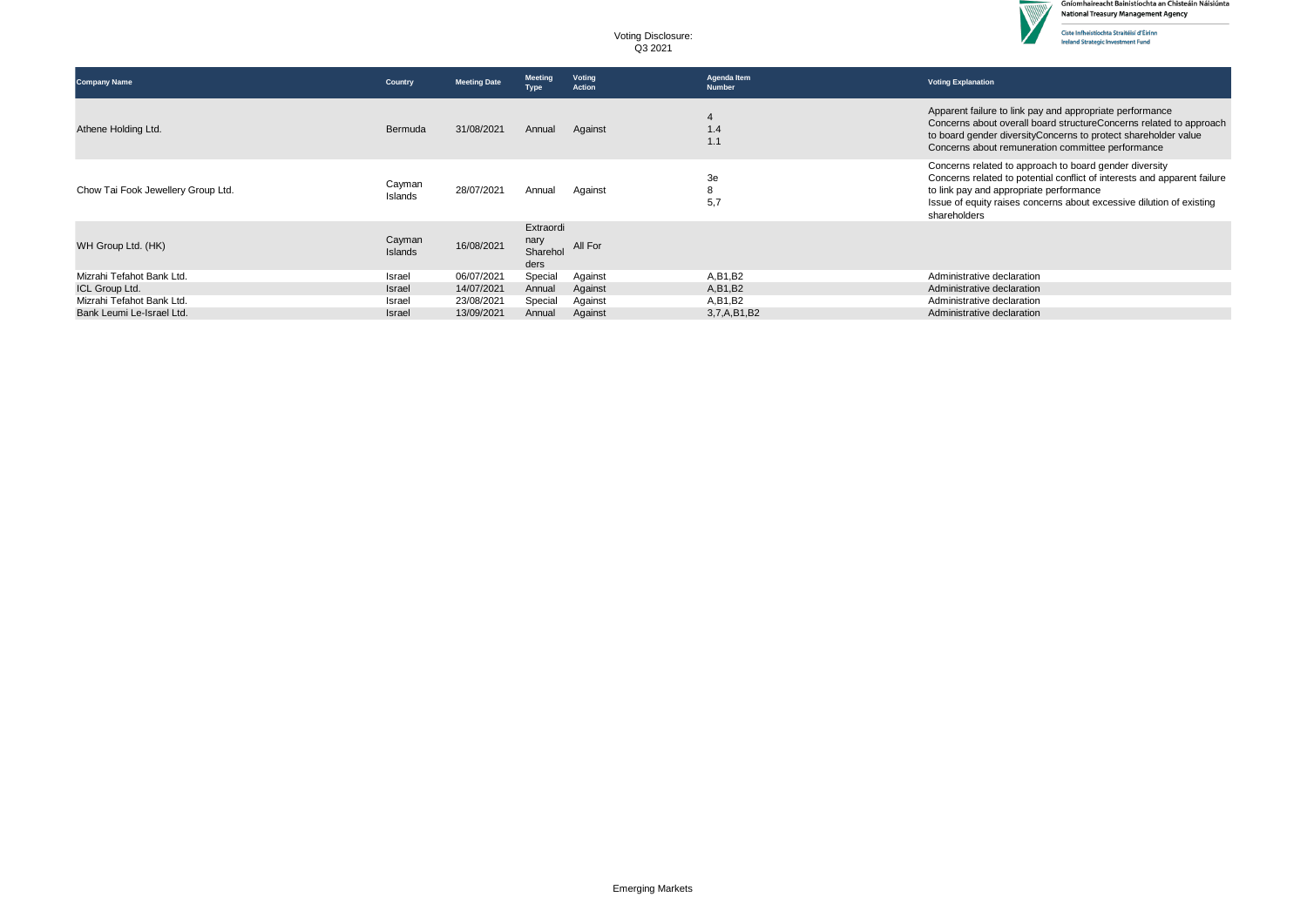

V

| <b>Company Name</b>             | Country     | <b>Meeting Date</b> | <b>Meeting</b><br><b>Type</b>                      | Voting<br><b>Action</b> | Agenda Item<br><b>Number</b>                                                                                                      | <b>Voting Explanation</b>                                                                                                                                                                                                                                                                                                                                                                                 |
|---------------------------------|-------------|---------------------|----------------------------------------------------|-------------------------|-----------------------------------------------------------------------------------------------------------------------------------|-----------------------------------------------------------------------------------------------------------------------------------------------------------------------------------------------------------------------------------------------------------------------------------------------------------------------------------------------------------------------------------------------------------|
| voestalpine AG                  | Austria     | 07/07/2021          | Annual                                             | All For                 |                                                                                                                                   |                                                                                                                                                                                                                                                                                                                                                                                                           |
| Colruyt SA                      | Belgium     | 29/09/2021          | Ordinary<br>Sharehol Against<br>ders               |                         | $\overline{2}$                                                                                                                    | Apparent failure to link pay and appropriate performance                                                                                                                                                                                                                                                                                                                                                  |
| <b>DSV A/S</b>                  | Denmark     | 08/09/2021          | Extraordi<br>nary<br>Sharehol<br>ders              | Against                 | 2.1                                                                                                                               | Issue of capital raises concerns about excessive dilution of existing<br>shareholders                                                                                                                                                                                                                                                                                                                     |
| <b>Ubisoft Entertainment SA</b> | France      | 01/07/2021          | Annual/S<br>pecial                                 | Against                 | 6,7,8,9,10                                                                                                                        | Apparent failure to link pay & appropriate performance                                                                                                                                                                                                                                                                                                                                                    |
| Kering SA                       | France      | 06/07/2021          | Ordinary<br>Sharehol All For<br>ders               |                         |                                                                                                                                   |                                                                                                                                                                                                                                                                                                                                                                                                           |
| Remy Cointreau SA               | France      | 22/07/2021          | Annual/S<br>pecial                                 | Against                 | 12, 16, 20, 21<br>4                                                                                                               | Apparent failure to link pay and appropriate performance<br>Insufficient justification for related party transaction                                                                                                                                                                                                                                                                                      |
| Alstom SA                       | France      | 28/07/2021          | Annual/S<br>pecial                                 | Against                 | 5                                                                                                                                 | Concerns related to Non-audit fees                                                                                                                                                                                                                                                                                                                                                                        |
| <b>SEB SA</b>                   | France      | 06/08/2021          | Ordinary<br>Sharehol Against<br>ders               |                         | 1, A                                                                                                                              | Insufficient/poor disclosure                                                                                                                                                                                                                                                                                                                                                                              |
| <b>BNP Paribas SA</b>           | France      | 24/09/2021          | Ordinary<br>Sharehol All For<br>ders               |                         |                                                                                                                                   |                                                                                                                                                                                                                                                                                                                                                                                                           |
| Scout24 AG                      | Germany     | 08/07/2021          | Annual                                             | Against                 | 9                                                                                                                                 | Concerns to protect shareholder value                                                                                                                                                                                                                                                                                                                                                                     |
| Volkswagen AG                   | Germany     | 22/07/2021          | Annual                                             | Against                 | 6<br>12<br>3.1, 3.5, 3.9, 4.1, 4.2, 4.3, 4.4, 4.7, 4.9, 4.11, 4.12, 4.14,<br>4.15, 4.16, 4.17, 4.20, 10.1, 10.2, 11<br>5.1<br>5.2 | Apparent failure to link pay and appropriate performance<br>Concerns related to Non-audit fees<br>Concerns to protect shareholder value<br>Lack of independence on board Concerns related to succession<br>planning<br>Lack of independence on board Inadequate management of climate-<br>related risks Lack of independent representation at board<br>committees Concerns related to succession planning |
| DCC Plc                         | Ireland     | 16/07/2021          | Annual                                             | All For                 |                                                                                                                                   |                                                                                                                                                                                                                                                                                                                                                                                                           |
| Linde Plc                       | Ireland     | 26/07/2021          | Annual                                             | Against                 | 3,4,5<br>1a<br>1h<br>11                                                                                                           | Apparent failure to link pay & appropriate performance<br>Concerns about overall board structure<br>Concerns about remuneration committee performance<br>Concerns related to below-board gender diversity 2- Concerns<br>related to board ethnic and/or racial diversity 3- Concerns related to<br>board gender diversity                                                                                 |
| Jazz Pharmaceuticals Plc        | Ireland     | 29/07/2021          | Annual                                             | Against                 | 1d<br>6<br>4,5                                                                                                                    | Concerns about overall board structure<br>Concerns to protect shareholder value<br>Issue of equity raises concerns about excessive dilution of existing<br>shareholders                                                                                                                                                                                                                                   |
| STERIS Plc (Ireland)            | Ireland     | 29/07/2021          | Annual                                             | All For                 |                                                                                                                                   |                                                                                                                                                                                                                                                                                                                                                                                                           |
| James Hardie Industries Plc     | Ireland     | 26/08/2021          | Annual                                             | Against                 | 2,8<br>3 <sub>c</sub>                                                                                                             | Apparent failure to link pay & appropriate performance<br>Concerns related to board gender diversity                                                                                                                                                                                                                                                                                                      |
| Jazz Pharmaceuticals Plc        | Ireland     | 23/09/2021          | Extraordi<br>nary<br>Sharehol<br>ders              | All For                 |                                                                                                                                   |                                                                                                                                                                                                                                                                                                                                                                                                           |
| Prosus NV                       | Netherlands | 09/07/2021          | Special                                            | Against                 | $\mathbf{1}$                                                                                                                      | Concerns to protect shareholder value                                                                                                                                                                                                                                                                                                                                                                     |
| Prosus NV                       | Netherlands | 24/08/2021          | Annual                                             | Against                 | 2,8<br>10.1, 10.2, 10.3, 10.4                                                                                                     | Apparent failure to link pay & appropriate performance<br>Concerns about overall board structure                                                                                                                                                                                                                                                                                                          |
| ASM International NV            | Netherlands | 29/09/2021          | Extraordi<br>nary<br>Sharehol<br>ders<br>Extraordi | All For                 |                                                                                                                                   |                                                                                                                                                                                                                                                                                                                                                                                                           |
| Yara International ASA          | Norway      | 06/09/2021          | nary<br>Sharehol<br>ders                           | All For                 |                                                                                                                                   |                                                                                                                                                                                                                                                                                                                                                                                                           |
| Industria de Diseno Textil SA   | Spain       | 13/07/2021          | Annual                                             | All For                 |                                                                                                                                   |                                                                                                                                                                                                                                                                                                                                                                                                           |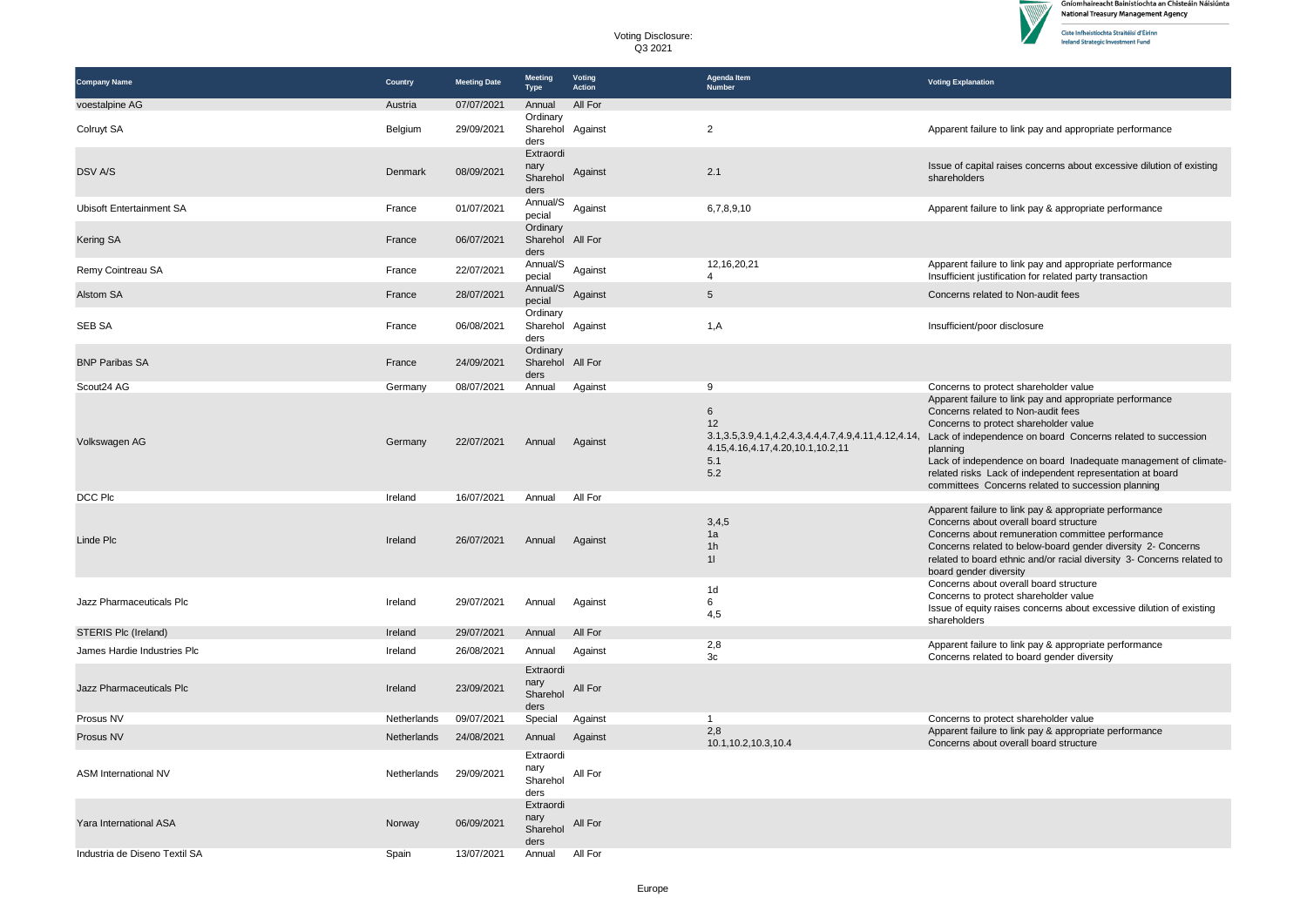

 $\overline{\phantom{a}}$ 

| <b>Company Name</b>      | Country | <b>Meeting Date</b> | <b>Meeting</b><br>Type                | Voting<br>Action | Agenda Item<br>Number | <b>Voting Explanation</b> |
|--------------------------|---------|---------------------|---------------------------------------|------------------|-----------------------|---------------------------|
| <b>Evolution AB</b>      | Sweden  | 20/08/2021          | Extraordi<br>nary<br>Sharehol<br>ders | All For          |                       |                           |
| <b>Embracer Group AB</b> | Sweden  | 23/08/2021          | Extraordi<br>nary<br>Sharehol<br>ders | All For          |                       |                           |
| Castellum AB             | Sweden  | 27/08/2021          | Extraordi<br>nary<br>Sharehol<br>ders | All For          |                       |                           |
| Electrolux AB            | Sweden  | 27/08/2021          | Extraordi<br>nary<br>Sharehol<br>ders | All For          |                       |                           |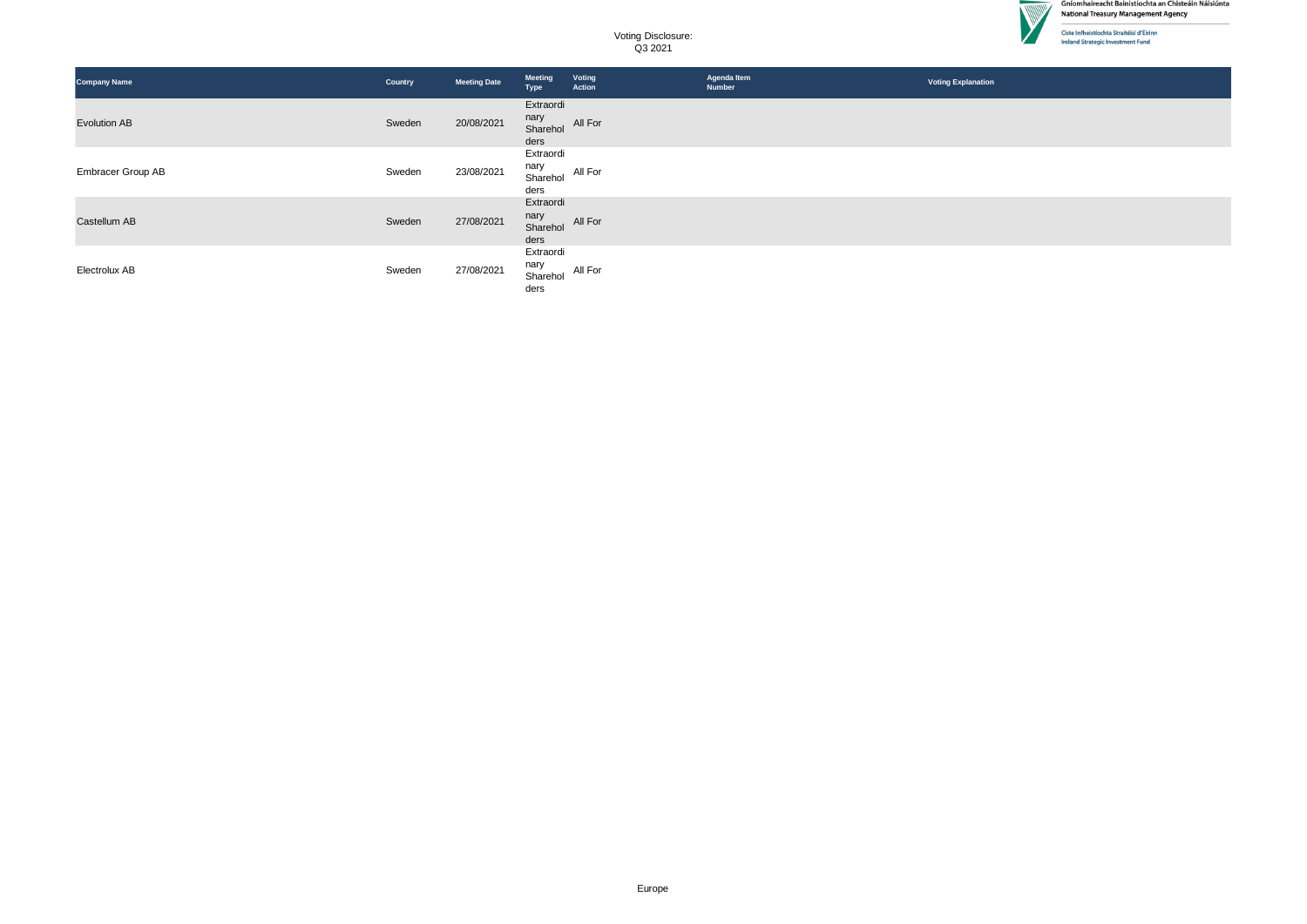| Voting Disclosure: |
|--------------------|
| Q3 2021            |

| <b>Company Name</b>                     | Country    | <b>Meeting Date</b> | <b>Meeting</b><br><b>Type</b> | Voting<br>Action | Agenda Item<br>Number  | <b>Voting Explanation</b>                                                                                                        |
|-----------------------------------------|------------|---------------------|-------------------------------|------------------|------------------------|----------------------------------------------------------------------------------------------------------------------------------|
| Lightspeed Commerce, Inc.               | Canada     | 05/08/2021          | Annual/S<br>pecial            | All For          |                        |                                                                                                                                  |
| Saputo Inc.                             | Canada     | 05/08/2021          | Annual                        | Against          | 1.4                    | Concerns related to board ethnic and/or racial diversity                                                                         |
|                                         |            |                     |                               |                  |                        | Apparent failure to link pay and appropriate performance                                                                         |
|                                         |            |                     |                               |                  | $\mathbf{3}$           | Concerns about remuneration committee performanceConcerns                                                                        |
| Alimentation Couche-Tard Inc.           | Canada     | 01/09/2021          | Annual                        | Against          | 2.2                    | related to board ethnic and/or racial diversityConcerns related to<br>approach to board diversityConcerns to protect shareholder |
|                                         |            |                     |                               |                  |                        | valueConcerns related to succession planning                                                                                     |
| <b>Empire Company Limited</b>           | Canada     | 09/09/2021          | Annual                        | Against          | $\mathbf{1}$           | Apparent failure to link pay and appropriate performance                                                                         |
|                                         |            |                     |                               |                  | 3                      | Apparent failure to link pay and appropriate performance                                                                         |
| Open Text Corporation                   | Canada     | 15/09/2021          | Annual                        | Against          | 1.10                   | Concerns about remuneration committee performance                                                                                |
|                                         |            |                     |                               |                  | 1.12                   | Concerns related to board ethnic and/or racial diversity Concerns<br>related to succession planning                              |
|                                         |            |                     |                               |                  |                        | Concerns about overall board structure Concerns to protect                                                                       |
| Snowflake, Inc.                         | <b>USA</b> | 08/07/2021          | Annual                        | Against          | 1 <sub>b</sub>         | shareholder value                                                                                                                |
|                                         |            |                     |                               |                  |                        | Apparent failure to link pay and appropriate performance                                                                         |
|                                         |            |                     |                               |                  | $\mathbf{3}$           | Concerns about overall board structureConcerns related to                                                                        |
| Chewy, Inc.                             | <b>USA</b> | 14/07/2021          | Annual                        | Against          | 1.2                    | inappropriate membership of committees<br>Concerns related to inappropriate membership of                                        |
|                                         |            |                     |                               |                  | 1.1                    | committeesConcerns about overall board structureConcerns to                                                                      |
|                                         |            |                     |                               |                  |                        | protect shareholder valueLack of independence on board                                                                           |
|                                         |            |                     |                               |                  | 2                      | Apparent failure to link pay and appropriate performance                                                                         |
| Marvell Technology, Inc.                | <b>USA</b> | 16/07/2021          | Annual                        | Against          | 1i                     | Concerns about remuneration committee performance                                                                                |
|                                         |            |                     |                               |                  | 1 <sub>b</sub>         | Concerns related to approach to board diversity<br>Apparent failure to link pay & appropriate performance                        |
|                                         |            |                     |                               |                  | 3                      | Concerns about remuneration committee performance                                                                                |
|                                         |            |                     |                               |                  | 1.4                    | Concerns related to inappropriate membership of committees                                                                       |
| Constellation Brands, Inc.              | <b>USA</b> | 20/07/2021          | Annual                        | Against          | 1.7                    | SH: For shareholder resolution, against management                                                                               |
|                                         |            |                     |                               |                  | $\overline{4}$         | recommendation / Shareholder proposal promotes better                                                                            |
| <b>McKesson Corporation</b>             | <b>USA</b> | 23/07/2021          | Annual                        | All For          |                        | management of ESG opportunities and risks                                                                                        |
|                                         |            |                     |                               |                  |                        | Apparent failure to link pay and appropriate performance                                                                         |
| VMware, Inc.                            | <b>USA</b> | 23/07/2021          | Annual                        | Against          | 2,3<br>$\overline{4}$  | Issue of equity raises concerns about excessive dilution of existing                                                             |
|                                         |            |                     |                               |                  |                        | shareholders                                                                                                                     |
| VF Corp.                                | <b>USA</b> | 27/07/2021          | Annual                        | Against          | $\overline{2}$<br>1.11 | Apparent failure to link pay and appropriate performance                                                                         |
| Booz Allen Hamilton Holding Corporation | <b>USA</b> | 28/07/2021          | Annual                        | Against          | 1 <sub>b</sub>         | Concerns about remuneration committee performance<br>Concerns about overall board structure                                      |
|                                         |            |                     |                               |                  | 3                      | Apparent failure to link pay and appropriate performance                                                                         |
| Ralph Lauren Corporation                | <b>USA</b> | 29/07/2021          | Annual                        | Against          | 1.1                    | Concerns about remuneration committee performance                                                                                |
|                                         |            |                     |                               |                  | $\overline{4}$         | Apparent failure to link pay and appropriate performance                                                                         |
| Plug Power Inc.                         | <b>USA</b> | 30/07/2021          | Annual                        | Against          | 1.3<br>1.2             | Concerns about overall board structure<br>Concerns about remuneration committee performance                                      |
| Kimco Realty Corporation                | <b>USA</b> | 03/08/2021          | Special                       | All For          |                        |                                                                                                                                  |
|                                         |            |                     |                               |                  | $\overline{2}$         | Apparent failure to link pay and appropriate performance                                                                         |
| Xilinx, Inc.                            | <b>USA</b> | 04/08/2021          | Annual                        | Against          | 1.4                    | Concerns about remuneration committee performance                                                                                |
|                                         |            |                     |                               |                  | $\overline{2}$         | Apparent failure to link pay and appropriate performance                                                                         |
| Qorvo, Inc.                             | <b>USA</b> | 10/08/2021          | Annual                        | Against          | 1.8                    | Concerns about remuneration committee performanceConcerns<br>related to approach to board diversity                              |
|                                         |            |                     |                               |                  | 1.4, 1.7, 1.9          | Concerns related to approach to board diversity                                                                                  |
|                                         |            |                     |                               |                  | $\overline{2}$         |                                                                                                                                  |
| ABIOMED, Inc.                           | <b>USA</b> | 11/08/2021          | Annual                        | Against          | 1.1                    | Concerns about overall board structure                                                                                           |
|                                         |            |                     |                               |                  | $\overline{2}$         | Apparent failure to link pay and appropriate performance                                                                         |
| Electronic Arts Inc.                    | <b>USA</b> | 12/08/2021          | Annual                        | Against          | 1f<br>$\overline{4}$   | Concerns about remuneration committee performance<br>Concerns to protect shareholder value                                       |
| Realty Income Corporation               | <b>USA</b> | 12/08/2021          | Special                       | All For          |                        |                                                                                                                                  |
| VEREIT, Inc.                            | <b>USA</b> | 12/08/2021          | Special                       | All For          |                        |                                                                                                                                  |
| DXC Technology Co.                      | <b>USA</b> | 17/08/2021          | Annual                        | Against          | 1a.3                   |                                                                                                                                  |
| The J. M. Smucker Company               | <b>USA</b> | 18/08/2021          | Annual                        | Against          | 3<br>1 <sub>b</sub>    | Apparent failure to link pay and appropriate performance<br>Concerns about remuneration committee performance                    |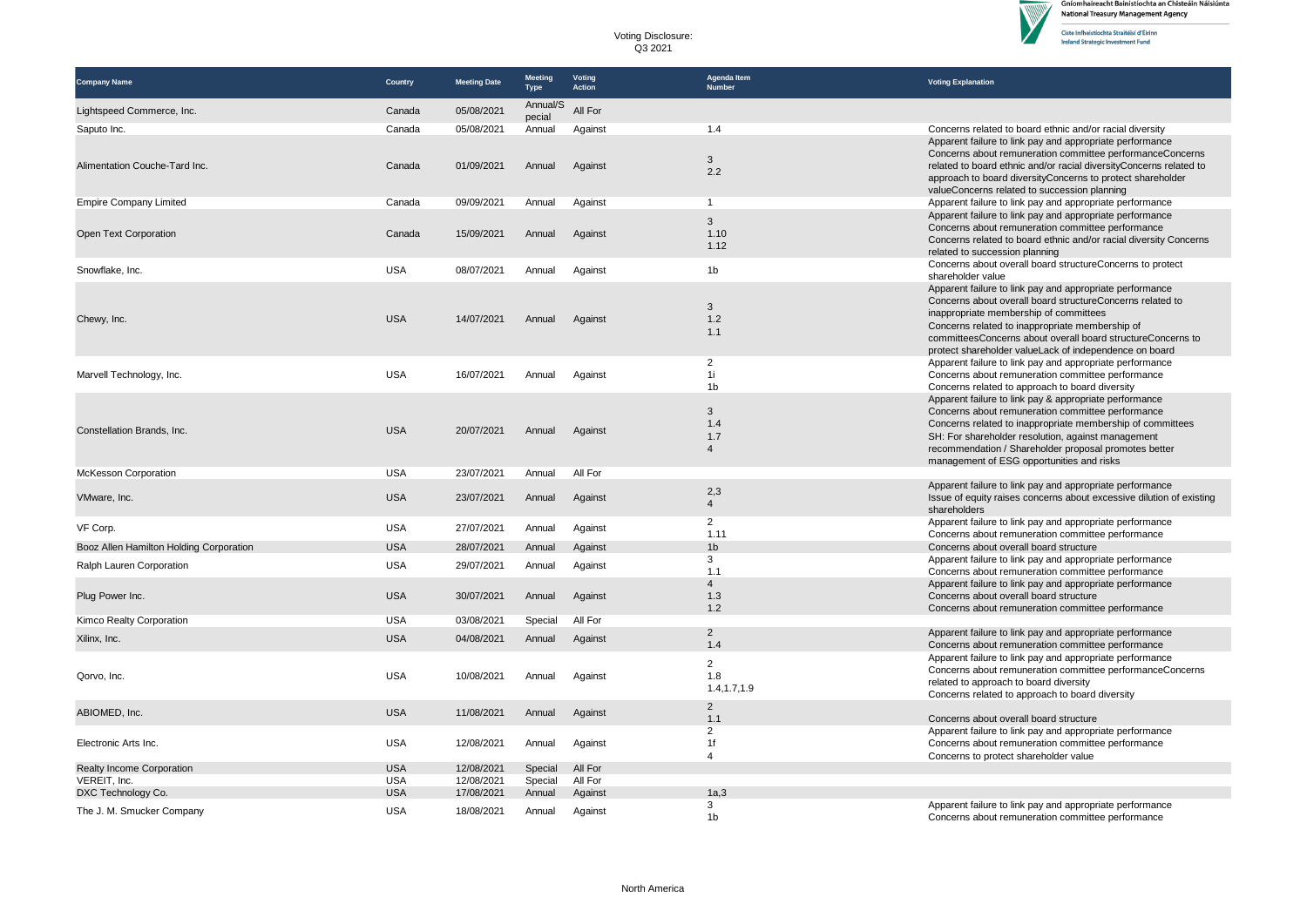

 $\triangledown$ 

| Voting Disclosure: |  |
|--------------------|--|
| Q3 2021            |  |

| <b>Company Name</b>                 | Country    | <b>Meeting Date</b> | <b>Meeting</b><br>Type | Voting<br><b>Action</b> | Agenda Item<br><b>Number</b>          | <b>Voting Explanation</b>                                                                                                                                                                                                                                                                                                                                                                 |
|-------------------------------------|------------|---------------------|------------------------|-------------------------|---------------------------------------|-------------------------------------------------------------------------------------------------------------------------------------------------------------------------------------------------------------------------------------------------------------------------------------------------------------------------------------------------------------------------------------------|
| <b>AMERCO</b>                       | <b>USA</b> | 19/08/2021          | Annual                 | Against                 | 1.3, 1.4, 1.7<br>3                    | Concerns related to approach to board gender diversityConcerns<br>related to approach to board diversity<br>Shareholder proposal does not promote appropriate accountability or<br>incentivisation                                                                                                                                                                                        |
| Microchip Technology Incorporated   | <b>USA</b> | 24/08/2021          | Annual                 | Against                 | 1.2                                   | Concerns related to succession planning                                                                                                                                                                                                                                                                                                                                                   |
| NetApp, Inc.                        | <b>USA</b> | 10/09/2021          | Annual                 | Against                 | $\overline{2}$<br>1 <sub>d</sub><br>6 | Apparent failure to link pay and appropriate performance<br>Concerns about remuneration committee performance<br>Concerns to protect shareholder value                                                                                                                                                                                                                                    |
| NortonLifeLock Inc.                 | <b>USA</b> | 14/09/2021          | Annual                 | Against                 | 3<br>1e                               | Apparent failure to link pay and appropriate performance<br>Concerns about remuneration committee performance<br>Shareholder proposal promotes appropriate accountability or<br>incentivisation                                                                                                                                                                                           |
| Take-Two Interactive Software, Inc. | <b>USA</b> | 14/09/2021          | Annual                 | All For                 |                                       |                                                                                                                                                                                                                                                                                                                                                                                           |
| Conagra Brands, Inc.                | <b>USA</b> | 15/09/2021          | Annual                 | Against                 | 3                                     | Apparent failure to link pay and appropriate performance<br>Concerns about remuneration committee performance                                                                                                                                                                                                                                                                             |
| Intuitive Surgical, Inc.            | <b>USA</b> | 20/09/2021          | Special                | All For                 |                                       |                                                                                                                                                                                                                                                                                                                                                                                           |
| Darden Restaurants, Inc.            | <b>USA</b> | 22/09/2021          | Annual                 | Against                 | 2<br>1.2<br>1.6                       | Apparent failure to link pay and appropriate performance<br>Concerns about remuneration committee performance<br>Concerns related to approach to board diversity                                                                                                                                                                                                                          |
| Lamb Weston Holdings, Inc.          | <b>USA</b> | 23/09/2021          | Annual                 | Against                 | $\overline{2}$<br>1 <sub>b</sub>      | Apparent failure to link pay and appropriate performance<br>Concerns about remuneration committee performance<br>Concerns related to approach to board diversity                                                                                                                                                                                                                          |
| <b>FedEx Corporation</b>            | <b>USA</b> | 27/09/2021          | Annual                 | Against                 | $\overline{2}$<br>1k<br>4,7,8<br>5,6  | Apparent failure to link pay & appropriate performance<br>Concerns about remuneration committee performance<br>SH: For shareholder resolution, against management<br>recommendation / Shareholder proposal promotes appropriate<br>accountability or incentivisation<br>SH: For shareholder resolution, against management<br>recommendation / Shareholder proposal promotes transparency |
| General Mills, Inc.                 | <b>USA</b> | 28/09/2021          | Annual                 | All For                 |                                       |                                                                                                                                                                                                                                                                                                                                                                                           |
|                                     |            |                     |                        |                         |                                       |                                                                                                                                                                                                                                                                                                                                                                                           |